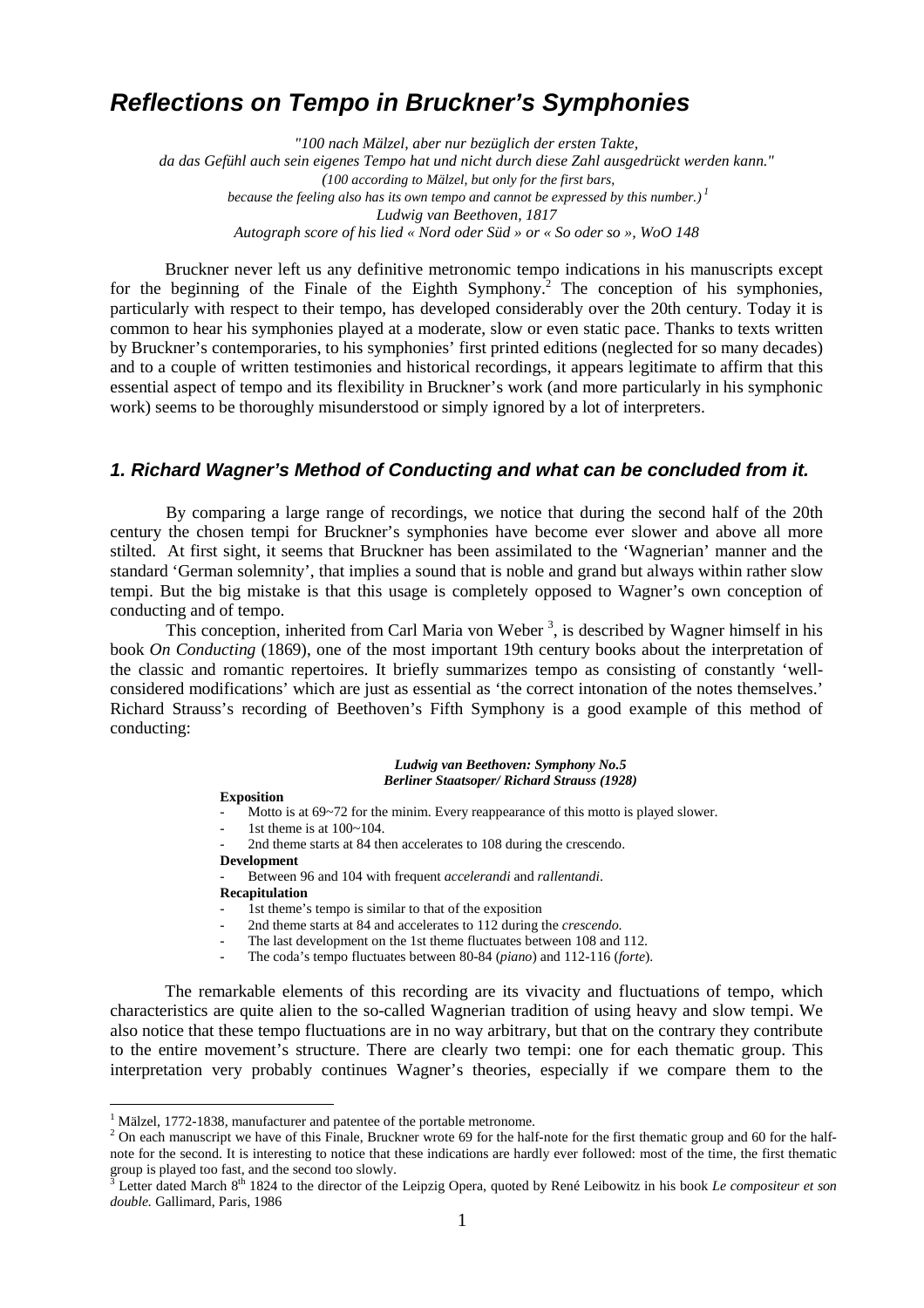examples given in Wagner's treatise (the first movement of Beethoven's Third Symphony and Weber's Overture to *Der Freischütz* among others.)

Moreover, comparing Wagner's book to his scores annotated by either Felix Mottl or Heinrich Porges for rehearsals in Bayreuth, we see that Wagner himself when interpreting his own works was against tempi that were dragged out. Felix Weingartner in his book also entitled *On Conducting* (written from 1895 to 1913) outlines the drift into ever slower tempi as an imposed prerequisite made by Cosima Wagner in Bayreuth after the death of her husband.<sup>4</sup> This tendency to slowness was also openly criticised by Richard Strauss at Bayreuth in 1933 when conducting *Parsifal* and Beethoven's Ninth Symphony. All these elements lead us to think that a Wagnerian tradition of slow tempi is in all likelihood ... a *myth*.

### **A few Words about Weingartner's Book: Is it against Wagner's Prescriptions?**

In contrast to what could be thought or written about the subject, Weingartner's book was not written against Wagnerian principles about tempo and its fluctuations; on the contrary it is in favour of these conceptions. Actually Weingartner's aim is rather to condemn the abuses that after Wagner's death often led to exaggerations that included delirium or even the total deformation of these works, notably by Hans von Bülow<sup>5</sup> and his imitators, Arthur Nikisch, Gustav Mahler and Richard Strauss,<sup>6</sup> four of the most renowned conductors of this period. Their method of conducting comprised of absurd *rallentandi, accelerandi* <sup>7</sup> as well as excessive and distortive *rubati* all of which Weingartner, urging a return to Wagner's own principles, wholly challenged. <sup>8</sup>

These pseudo-Wagnerian heavily static tempi that we have just denounced can also be found in the interpretation of Bruckner's symphonies. Today it is common or even conventional to hear what could be called 'misinterpretations' of the tempo indications in the case of some movements. For example the indication of 1st movement of the Sixth Symphony headed 'Majestoso' in 2/2 seems to be misunderstood by most interpreters. They transform the majestic two-beat measure required by the composer into a broad 4-beat measure. This four-beat modifies the character of the movement to the extent that the binary/ternary rhythmical overlays lose their naturalness and their fluidity to become turgid and not so easy to understand: 9



*Reduction, bars 1to 6* 

 4 The conductor Hartmut Haenchen, in his recent interviews when in Paris to conduct *Parsifal*, explains this slowness citing political reasons after Siegfried Wagner's death in 1930.

 $<sup>5</sup>$  Hans von Bülow was Wagner's closest disciple and was considered his successor. The recordings which might be the closest to</sup> von Bülow's conducting are those of Arthur Nikisch of Beethoven's 5th Symphony, Hans Pfitzner of the Eroica Symphony and Walter Damrosch of Brahms's 2nd Symphony. Certainly, the conductor, Willem Mengelberg should ideally be listened to if one wants to have a taste of von Bülow's style of conducting. Nowadays, a conductor like Mikhaïl Pletnev seems to tend, consciously or not, towards this conducting style (see his recent recordings of the Beethoven symphonies).

<sup>&</sup>lt;sup>6</sup> It is common knowledge that Richard Strauss in his youth was an ardent proponent of both Hans von Bülow and his conducting style but in his later years changed *radically*. Strauss' 1928 recording discussed above of Beethoven's 5th belongs to his late period and is not to be understood as a documentation of von Bülow's own style.<br><sup>7</sup> Weingertner gives as an avenuele the beginning of Beatheven's Ceriolan Quart.

Weingartner gives as an example the beginning of Beethoven's Coriolan Overture, which von Bülow conducted rather

extravagantly: 'But Bülow began it almost *andante* and then increased the tempo until the pause in the seventh bar, to begin again *andante* and accelerate the sequence in such a way.'

<sup>8</sup> This is confirmed by his book *On the Performance of Beethoven's Symphonies* (2004 Mineola, NY: Dover Publications) as well as most of the available recordings of Weingartner: for example his recording of Beethoven's Eroica with the Vienna Philharmonic.

<sup>&</sup>lt;sup>9</sup> They are two different videos (available on Youtube) documenting this: one of Sir Georg Solti conducting (clearly in 4) the Chicago Symphony (sounding very much like a caricature), and one of Sergiu Celibidache conducting the Munich Philharmonic (mixing beatings in 2 and in 4, but because of the slow tempo, the impression is that it seems to be thought as and beaten in 4).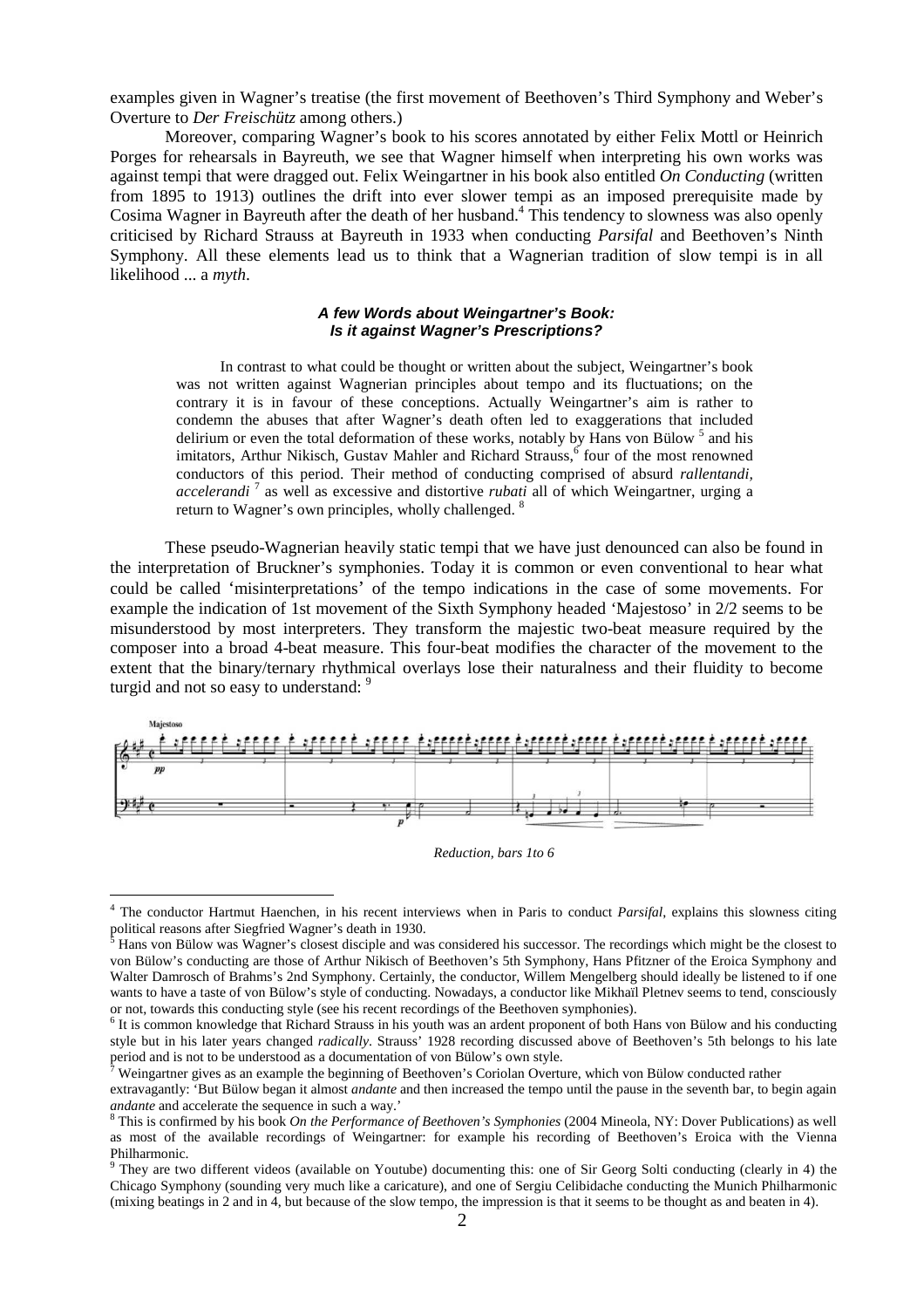Further pertinent examples are the Eighth Symphony's Finale, already referred to, the Fifth Symphony's two adagios both in 2/2, the first being the first movement's introduction:



*Reduction, bars 1 to 6* 

the second adagio that is the second movement itself:



*Strings in pizzicato, bars 1 to 4* 

or the first movements of the Third and Seventh Symphonies (this last case, we will discuss later). But the second aspect that interests us - tempo flexibility - is even more important than the first because it concerns the entire Brucknerian symphonic work.

### **2. Implementation of the Wagner theories on Bruckner's Symphonies**

## **An example: Furtwängler's recording of the Finale of the Sixth Symphony**

The conductor, Wilhelm Furtwängler, is the most famous of those who incarnate the legacy of Wagner the conductor. Furtwängler's wife Elizabeth in her *Memoires* remembers that he regretted never having seen Wagner conduct. In 1918, Furtwängler wrote in an essay on Beethoven that Wagner had been the first to recommend the 'constant modification of the tempo, which is the only method capable of turning a stilted piece of classical music, played so to say from what is printed to what it really properly speaking is: an origin and a development, a living process ... '

Many of the recordings we have of him, especially those taken during the Second World War are extremely impressive concerning the fluctuation of tempo.<sup>10</sup> For example, listen to his incredible recording of Schubert's Great Symphony.<sup>11</sup> Furtwängler's various recordings of Bruckner's symphonies also exemplify the Wagnerian method of conducting.

In the recording of the Sixth Symphony (unfortunately incomplete because the first movement is missing), Furtwängler starts the Finale in a relatively restrained tempo and progressively accelerates to reach the main tempo (*Bewegt, doch nicht zu schnell* – 'agitated, but not too fast' – which is, basically, not a slow tempo): this seems to be typical of the Wagnerian approach, above all if we refer to Hans Von Bülow's sentence about Beethoven's Leonore Overture No. 3: 'Alla Wagner! *Poco a poco accelerando*, without putting your foot right away in the step towards *presto*!<sup>12</sup> Furtwängler's reasoning about tempo fluctuation seems to be similar to the fluctuations in Strauss' recording mentioned above: indeed, Furtwängler conducts the 2nd thematic group much calmer but returns back

<sup>&</sup>lt;sup>10</sup> But they have nothing to do with von Bülow's aberrations described in Weingartner's book (cf. above).

 $11$ . This interpretation is not, as some people could imagine, an idiosyncratic one; we just have to listen to the live recording of the same symphony during the 1950s by the old Leo Blech (1871-1958) to be convinced of it…

<sup>12</sup> Quoted by Fritz Busch in his book *Der Dirigent* (1940) Zurich 1961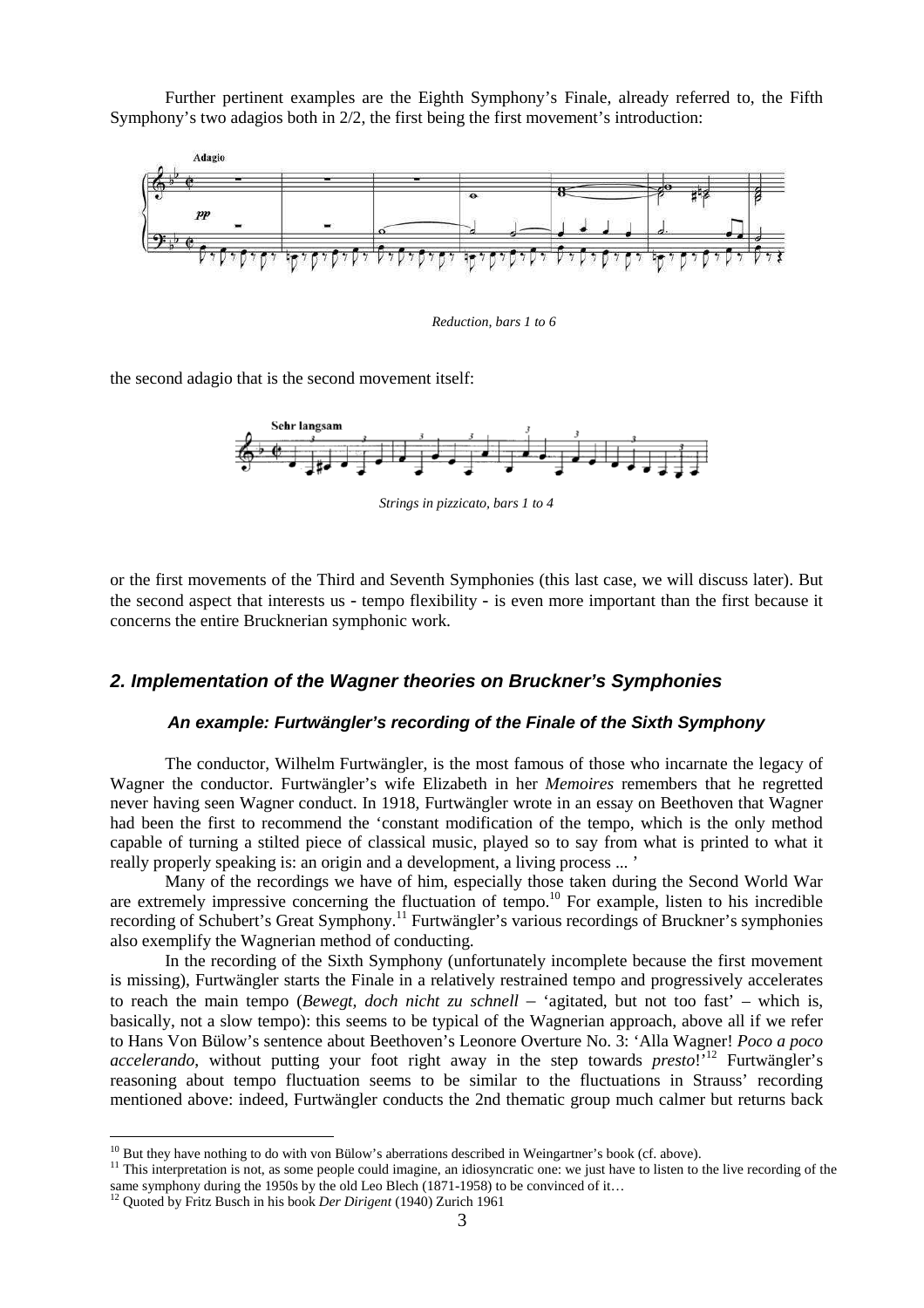to a more agitated tempo for the 3rd thematic group. The pulse fluctuates throughout the movement, following the different appearances of the themes, their respective moods and affects to conclude the movement at a faster tempo than the basic one.

Naturally it could be objected that most of the tempo fluctuations made by Furtwängler are not written in the edited score corresponding to Bruckner's manuscript (the official edition contains only a few indications). The result obtained by Furtwängler never gives the impression of being forced or artificial: the music flows away and develops naturally. If we look at the first printed edition prepared by Bruckner's former pupil Cyrill Hynais,<sup>13</sup> we can see that this one includes *many* tempo indications: the 2nd thematic group is indicated '*Gemäßigtes Hauptzeitmass*' (moderate main tempo), the coda (after an '*A Tempo*' opening) is indicated *'Beschleunigtes Hauptzeitmass'* (accelerated main tempo) and throughout the score we find indications such as '*etwas gedehnt'* (a bit stretched), 'Schnell' (quick), 'Wieder ruhiger' (calmer again) etc. This article is not the place for making a list of all these indications and their pertinence, but we can note that Furtwängler, consciously or not, 'followed' most of these indications, even if he does conduct the Haas edition for this performance.

# **3. Tempo Markings and Rubato Indications in the First Printed Editions and Their Pertinence**

The indications in the first printed editions of Bruckner's symphonies, if not directly Bruckner's own<sup>14</sup>, give us written proof of what we noticed in the recordings documenting the Wagnerian method of conducting (please remember that all the conductors who premiered Bruckner's symphonies were Wagnerian: Hermann Levi, Hans Richter, Felix Mottl and of course Bruckner himself) and more particularly of the link between formal articulation and rubato.

# **Exposition of the Seventh Symphony's first movement:**



1st theme: Allegro moderato (MM=58 for the minim):







*First oboe, letter B* 

 $13$  Maybe with Bruckner himself in 1894 but as the publication was delayed in 1899, there is a reasonable doubt about it.

<sup>&</sup>lt;sup>14</sup> We have tempo markings for the Fourth and Seventh Symphonies. Scholars do not agree about these markings. For Paul Hawkshaw, they are more than suspect. But for William Carragan, the markings in the Seventh Symphony 'definitely do come from Bruckner ', and for Benjamin Korstvedt the markings in the Fourth Symphony 'were added in rehearsal in a different handwriting, possibly Hans Richter's.'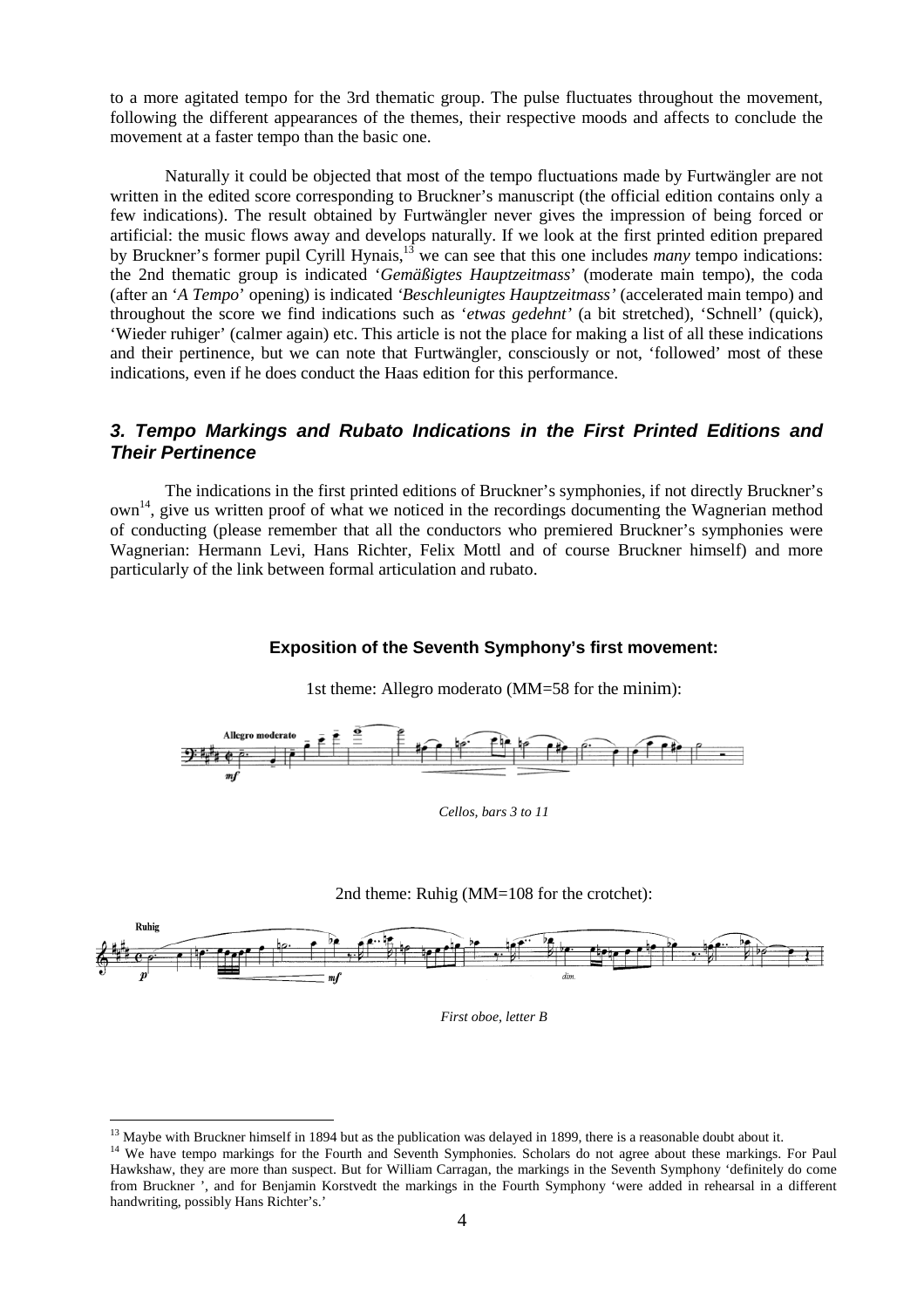

If we follow scrupulously the tempo indications of the Gutmann edition of 1885, the 1st theme must be clearly conducted in a moderate 2-beat measure, however the 2nd theme must be *slower* and the 3rd still slower and both in 4-beat measure: these are the proportions found, for example, in Oswald Kabasta's recording of the symphony.<sup>15</sup>

But most of the time we hear the complete opposite: the 1st theme is clearly conducted in a moderate 4-beat (so it sounds like a broad '*Adagio*' introduction), the 2nd theme is faster and the 3rd theme even faster. This conception of tempo corresponds more to an overindulgent interpretation of the violoncellos' opening theme, attractive of course in some ways (especially in the movement's flight to different levels), but in the context of the overall conception it is *artificial* and indeed incoherent in its reversal of the tempo relations and of the respective characters that the composer wanted for the different themes.

This is one of the frequent misinterpretations discussed above that is typical of the equation Bruckner = Wagner = 'German' = Slowness and Solemnity.<sup>16</sup> Conductors therefore very often assimilate the indication *moderato* into a kind of *feierlich* (solemn) whereas the tempo should be based on the principal indication which is '*Allegro*.' And have they noticed that in fact the only 'Sehr feierlich' indication in this 1st movement is at letter W (bar 391 out of 443), that is to say at the beginning of the coda, not at bar 1?

Of course, these indications in the first printed editions can be considered 'suspect' because they are perhaps not directly from Bruckner's hand. But it is always possible that Bruckner could have asked one of his pupils or the conductor to write on the score some indications that he had given orally. This is confirmed by Josef von Wöss's statement that seems to be important since Wöss was employed as a proofreader by Eberle and Universal in the 1890s and was involved in the publication of Bruckner's symphonies. Wöss was approached by Furtwängler in an open letter published in the *Neue Zürcher Nachrichten* on 23 June 1936, an excerpt of which is reproduced in Christa Brüstle's book *Bruckner und die Nachwelt*. <sup>17</sup> Wöss's response unfortunately relies solely on his own memory and his contribution has certainly been too easily dismissed. In his response, Wöss gives information about the publication since 1890 of Bruckner's works. He establishes that the *Stich-Vorlagen* of Bruckner's scores, with the exception of the First Symphony's Scherzo, were handwritten copies made by Josef Schalk, Löwe, Franz Schalk and Cyril Hynais. Wöss continues:

> After correction, all *Abzüge* [proofs] together with the *Vorlagen* [manuscript copies] were always given to Maestro Bruckner and, after he had looked them through, were sent back by him with the note 'ready for printing.' Thus he was presented with all his works (with the exception of the Ninth) before they were printed. I can no more say today whether he made the last amendments himself or had them partly made by his pupils; still, I think I can remember – certainly I couldn't swear to it after more than 40 years – having seen notes

<sup>&</sup>lt;sup>15</sup> We can also find similar proportions in the recordings of Volkmar Andreae with the Vienna Symphonic, those of Otto Klemperer with the Berlin Philharmonic and later with the Philharmonia, and the recording of Nikolaus Harnoncourt with the Vienna Philharmonic.

<sup>&</sup>lt;sup>16</sup> Sir Roger Norrington has recently given (26/09/2008) an interpretation of this movement that can be understood as a reaction to the usual tendency of solemnity but that is also, alas, a caricature because of its great speed. He too does not take precise account of the tempo indications in the Gutmann edition, being too quick from the beginning (69/72 for the half-note) on the one hand and keeping almost inflexibly the same tempo for the whole exposition on the other.

<sup>17</sup> Christa Brüstle: *Anton Bruckner Und Die Nachwelt: Zur Rezeptionsgeschichte Des Komponisten in Der Ersten Halfte Des 20. Jahrhunderts*, M & P Verlag fur Wissenschaft und Forschung, 1998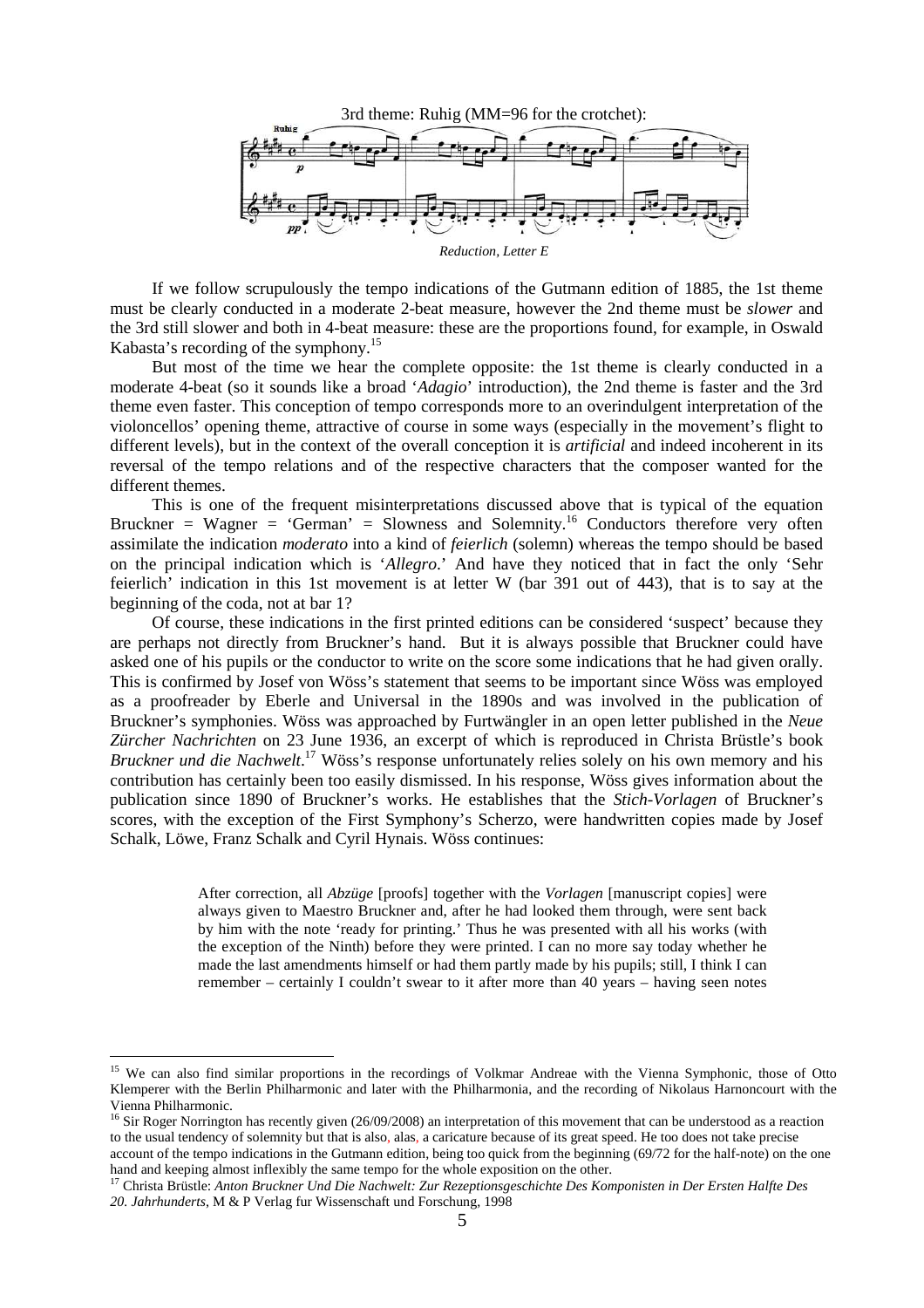here and there in Bruckner's hand in the *Vorlag-Partituren* [score manuscripts] as well as in the *Druckabzüge* [checked proofs].<sup>18</sup>

Comparing all these editions, it can be noted that they are similar in their use of tempo indications and their flexibility, despite the fact that they might have been 'revised' by different pupils close to Bruckner. Not being able seriously to imagine a coordinated conspiracy hatched between all Bruckner's students and editors for distorting the symphonies so that they fall completely apart, we can therefore both conclude that they correspond overall to a choice made in collaboration with the composer and that they must be taken seriously into consideration.

# **An example: the 2nd thematic group of the Finale of the Fourth Symphony**

Below is a comparison between the indications contained in the 1880 and 1888 editions:

l

|                                |            | 1880                              | 1888                                              | <b>Propositions</b>                               |
|--------------------------------|------------|-----------------------------------|---------------------------------------------------|---------------------------------------------------|
| From B (bar 93)                | Ha         | Noch langsamer $(4/4)$<br>Ritard. | Die Viertel wie vorher die Halben.<br>(4/4)       | Noch langsamer $(4/4)$                            |
| <b>bar 103</b>                 |            |                                   | Ein wenig zurückhaltend.                          | Ein wenig zurückhaltend.                          |
| From C (bar 105)               | IIb        | A tempo                           | <b>Belehter</b>                                   | Belebter                                          |
| From bar 109<br><b>bar 124</b> | IIc        |                                   | Noch etwas belebter.                              | Noch etwas belebter.<br>Rit.                      |
| From D (bar 125)               | $I1+I1h2$  |                                   |                                                   | A tempo                                           |
| From bar 129<br>From bar 131   | <b>H</b> c |                                   | Etwas gemächlich.<br>Nach und nach etwas belebend | Etwas gemächlich.<br>Nach und nach etwas belebend |
| From bar 139<br><b>bar 142</b> | IIb        |                                   | A tempo.<br>Rit.                                  | A tempo.<br>Rit.                                  |
| From bar 143<br>bar 153        | <b>H</b> c |                                   | A tempo.<br>Rit.                                  | A tempo.<br>Rit.                                  |

The indications of the 1880 version show that this group must be played quasi "*a tempo sempre*", with only two bars of *ritardando* at the end of the first phrase: this seems to us musically very poor. However, when one follows the indications of the 1888 version, the same music must be played with different tempos, embellished with several accelerations and *ritardando*. Moreover, in this version, the changing of tempo for each part creates different moods for each one of them (for example, the "*quasischerzando*" nature of the phrase IIc which was absent from the 1880 version is here increased). All these indications seem to us pertinent.

Tables 2 & 3 compare a large range of recordings: **Table 2** "Historical" interpretations:

|            | 1           | $\mathbf{2}$ | 3    | 4    | 5    | 6          | 7     | 8        | 9   | 10  |
|------------|-------------|--------------|------|------|------|------------|-------|----------|-----|-----|
| в          | $MM=$<br>92 | 76           | 80   | 66   | 100  | $92 - 100$ | 80    | 88-92    | 84  | 80  |
| C          | 100         | 96           | 92   | 84   | 108  | 100        | 88-92 | 108      | 92  | 88  |
| From bar.  | 104/        | 100          | 104  | 100  | 116  | 116        | 96    | 116      | 96  | 92  |
| 109        | 116         | to 116       | to   | to   | to   | to         | to    | to       | to  | to  |
|            |             |              | 120  | 120  | 132  | 120        | 104   | 120      | 104 | 100 |
| D          | 104         | 92           | 100  | 96   | 108  | 116        | 96    | 104      | 92  | 92  |
| From bar.  | 104         | 96           | 104  | 96   | 100  | 116        | 96    | 104      | 92  | 92  |
| 129 to 138 | to          | to           | to   | to   | to   | to         | to    | to $116$ | to  | to  |
|            | 116         | 108          | 116  | 116  | 112  | 120        | 108   |          | 100 | 108 |
| 139        | 104         | 92           | 108  | 104  | 96   | 112        | 96    | 112      | 88  | 108 |
| 142        | Rit.        | Rit.         | Rit. | Rit. | Rit. |            |       | Rit.     |     |     |
| 143        | 100-96      | 100          | 108  | 108  | 112  | 116        | 100   | 112      | 88  | 108 |
|            |             |              | to   |      |      |            |       |          |     |     |
|            |             |              | 112  |      |      |            |       |          |     |     |

chum/ Staatsphilharmonie Hamburg -1939 2. Kabasta/ Münchner Philharmoniker -1943 3. Abendroth/ Rundfunk SO Leipzig -1949

4. Furtwängler/ Wiener Philharmoniker -1951 5. Andreae/ Wiener Symphoniker -1953

7. Heger/ « Berlin Festival Orchestra » -19?? 8. Jochum/ Berliner Philharmoniker -1965

<sup>6.</sup> Knappertsbusch/ Wiener Philharmoniker -1955

emperer/ SOBR -1966

<sup>10.</sup> Leinsdorf/ BSO -1966

<sup>&</sup>lt;sup>18</sup> 'Nach erledigter Korrektur wurden sämtliche Abzüge mit den Vorlagen stets Meister Bruckner zugestellt und von ihm nach Durchsicht seinerseits mit der Bezeichnung 'Druckreif' zurückgesandt. Er hat also (mit der Ausnahme der 9.) alle seine Werke vor dem Druck vorgelegt erhalten. Ob er die Schlusskollationierung selbst vorgenommen oder teilweise von seinen Schülern hat besorgen lassen, kann ich heute nicht mehr sagen; doch glaube ich mich erinnern zu können – freilich vermöchte ich auch dies nach mehr als 40 Jahren nicht zu beeiden – Eintragungen von der Hand Bruckners sowohl in den Vorlags-Partituren als in den Druckabzügen hie und da gesehen zu haben.'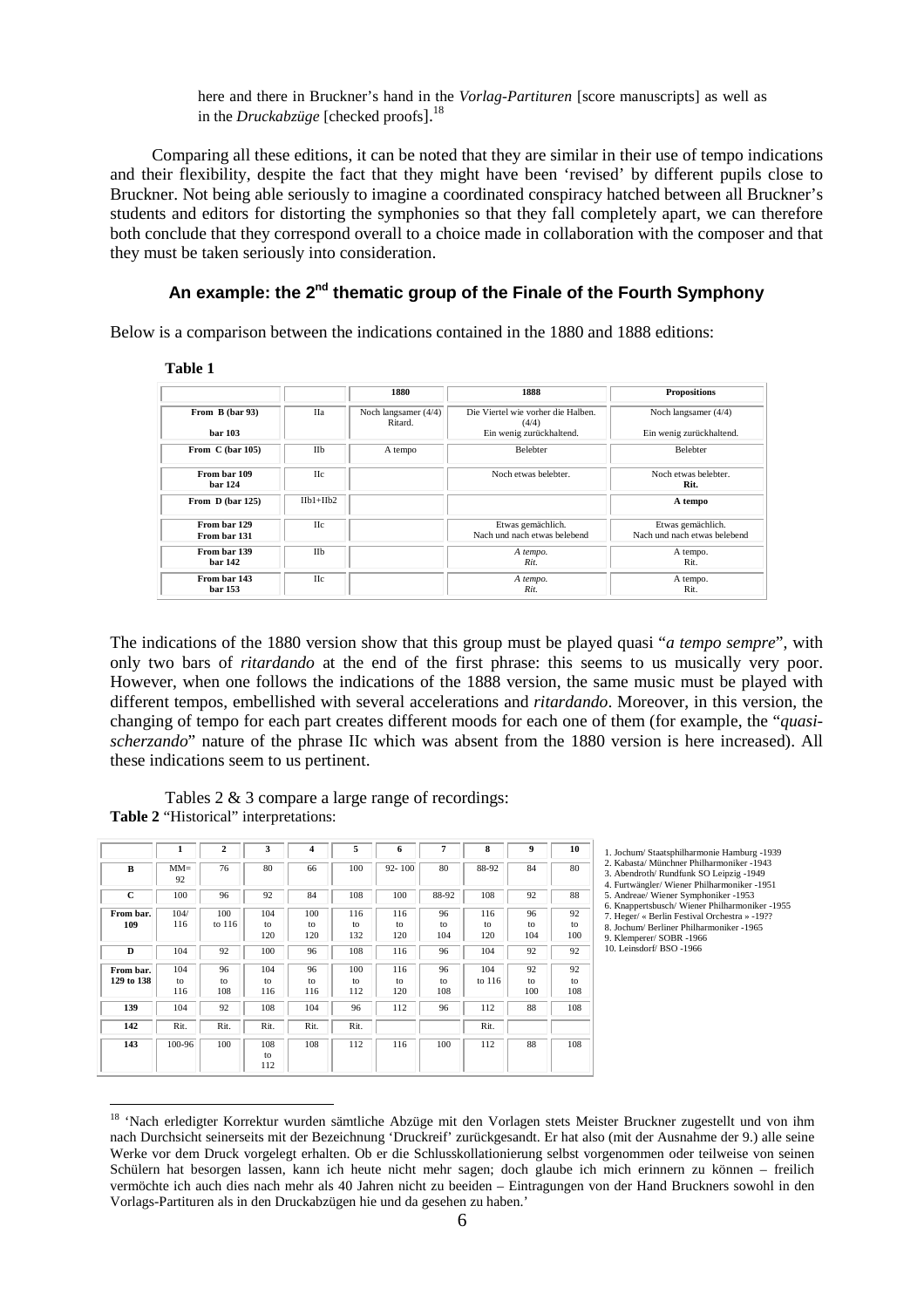#### **Table 3** More 'recent' interpretations:

|                          | 11             | 12               | 13             | 14              | 15             | 16               | 17           | 18             | 19              | 20             | 21             | 22              | 23             | 24           | 25              | 26               | 27               |
|--------------------------|----------------|------------------|----------------|-----------------|----------------|------------------|--------------|----------------|-----------------|----------------|----------------|-----------------|----------------|--------------|-----------------|------------------|------------------|
| B                        | 92             | 76               | 100/96         | 80/84           | 84             | 100              | 76/84        | 66/69          | 92              | 76             | 80/76          | 66              | 88/92          | 80/76        | 88              | 88               | 84               |
| r<br>◡                   | 88             | 92               | 96             | 88              | 88             | 100              | 92           | 72             | 100             | 80             | 80             | 92              | 92             | 92           | 92              | 92               | 92               |
| From<br>bar<br>109       | 88-84          | 100<br>to<br>108 | 92<br>to 100   | 88 to<br>100    | 92<br>to<br>96 | 104<br>to<br>120 | 96<br>to 104 | 84<br>to<br>92 | 104             | 84<br>to<br>92 | 80<br>to<br>84 | 96<br>to<br>100 | 96-92          | 96<br>to 100 | 96<br>to<br>104 | 104<br>to<br>112 | 100<br>to<br>104 |
| D                        | 80             | 96               | 92             | 88              | 92             | 96               | 96           | 76             | 96              | 88             | 80             | 96              | 88             | 92           | 92              | 100              | 100              |
| <b>Bar 129</b><br>to 138 | 80<br>to<br>76 | 96<br>to<br>88   | 96<br>to<br>88 | 88 t:o<br>80/84 | 96<br>to<br>88 | 96<br>to<br>120  | 96<br>to 100 | 80<br>to<br>84 | 96<br>to<br>104 | 92             | 88<br>to<br>92 | 96<br>to<br>88  | 96<br>to<br>92 | 92<br>to 100 | 96<br>to<br>104 | 96<br>to<br>100  | 100              |
| 139                      | 76             | 96               | 96             | 84              | 92             | 108              | 92           | 72             | 100             | 88             | 88             | 92              | 88             | 88           | 92              | 96               | 96               |
| 142                      |                |                  | Rit.           | Rit.            |                |                  |              |                | Rit.            |                |                |                 |                |              | Rit.            | Rit.             |                  |
| 143                      | 80             | 104              | 92-88          | 88              | 88             | 112              | 92           | 84             | 100             | 92             | 88             | $96-$<br>100    | 92             | 100          | 96              | 104              | 100              |

11. Karajan/ Berliner Philharmoniker -1970

12. Kempe/ Münchner Philharmoniker -1972 13. Böhm/ Wiener Philharmoniker -1973

14. Karl Richter/ DSO Berlin -1977

15. Haitink/ Wiener Philharmoniker -1985

16. Rögner/ RSO Berlin -1987

l

17. Sinopoli/ Staatskapelle Dresden -1987

18. Celibidache/ Münchner Philharmoniker -1988 19. Tennstedt/ London Philharmonic -1989

20. Abbado/ Wiener Philharmoniker -1990

21. Asahina/ Osaka Philharmonic -1993 22. Salonen/ LAPO -1997

23. Wand/ Berliner Philharmoniker -1998 24. Rattle/ Rotterdam Philharmonic -2000

25. Harnoncourt/ Wiener Philharmoniker -2003

26. Naito/ Tokyo New Symphony Orchestra -2005 27. Herreweghe/ Orchestre des Champs-Élysées -2007

Leaving personal taste and judgment aside, from these two tables we can draw the following conclusions:

1. The 'historic' conductors play this passage with an overall faster tempo than the 'contemporary.' Among these latter, Rögner (no 16) seems to be an exception, and Naito is apart because he conducts the 1888 version.<sup>19</sup>

2. More precisely and significantly, the 'historic' conductors use a greater latitude in tempi than the 'contemporary' and they do not at all hold back when in an *accelerando* (for example Furtwängler who uses it has the greatest latitude: from 66 to 120, a difference of almost 50 %). The majority of the 'contemporary' conductors do the opposite: most do not have almost any range, the strictest being Haitink (no. 15).

3. The biggest differences are observable in the 'IIc' phrase: this passage headed '*Nach und nach etwas belebend*' in the 1888 version is based on the repetition of the same motive over ten bars. We can notice that *all* the conductors in the first grid do this acceleration very clearly but that *most* conductors in the second do not, some even going as far as slowing down. Instead of a *scherzando*-like, joyful and elastic sequence, we now have a music that tends to pull and be mechanically repetitive ...

4. Almost all the 'contemporary' conductors follow the 1880 score with its absence of tempo indications ... All the 'historic' conductors, whatever the edition they use (1880 for Andreae, Jochum, Kabasta, Leinsdorf, Klemperer and Abendroth, 1888 for Furtwängler and Knappertsbusch), follow the indications of the 1888 version.<sup>20</sup> Of course one could object that they follow musical intentions which are perhaps not directly sanctioned by Bruckner; but do we have to conclude that they are *altogether* 'musicologically' wrong?

<sup>&</sup>lt;sup>19</sup> We were particularly surprised to discover recently the recording of the 1888 version conducted by Jean-Philippe Tremblay: in this interpretation the conductor never follows the metronome markings of this edition! The sole question which comes to mind is: "What for, then?"

<sup>&</sup>lt;sup>20</sup> Please pay attention to the version of Volkmar Andreae (no.5): it is the only version in which the conductor follows scrupulously the indications of the 1888 edition while conducting the 1878/80 version, and this is true for the complete movement.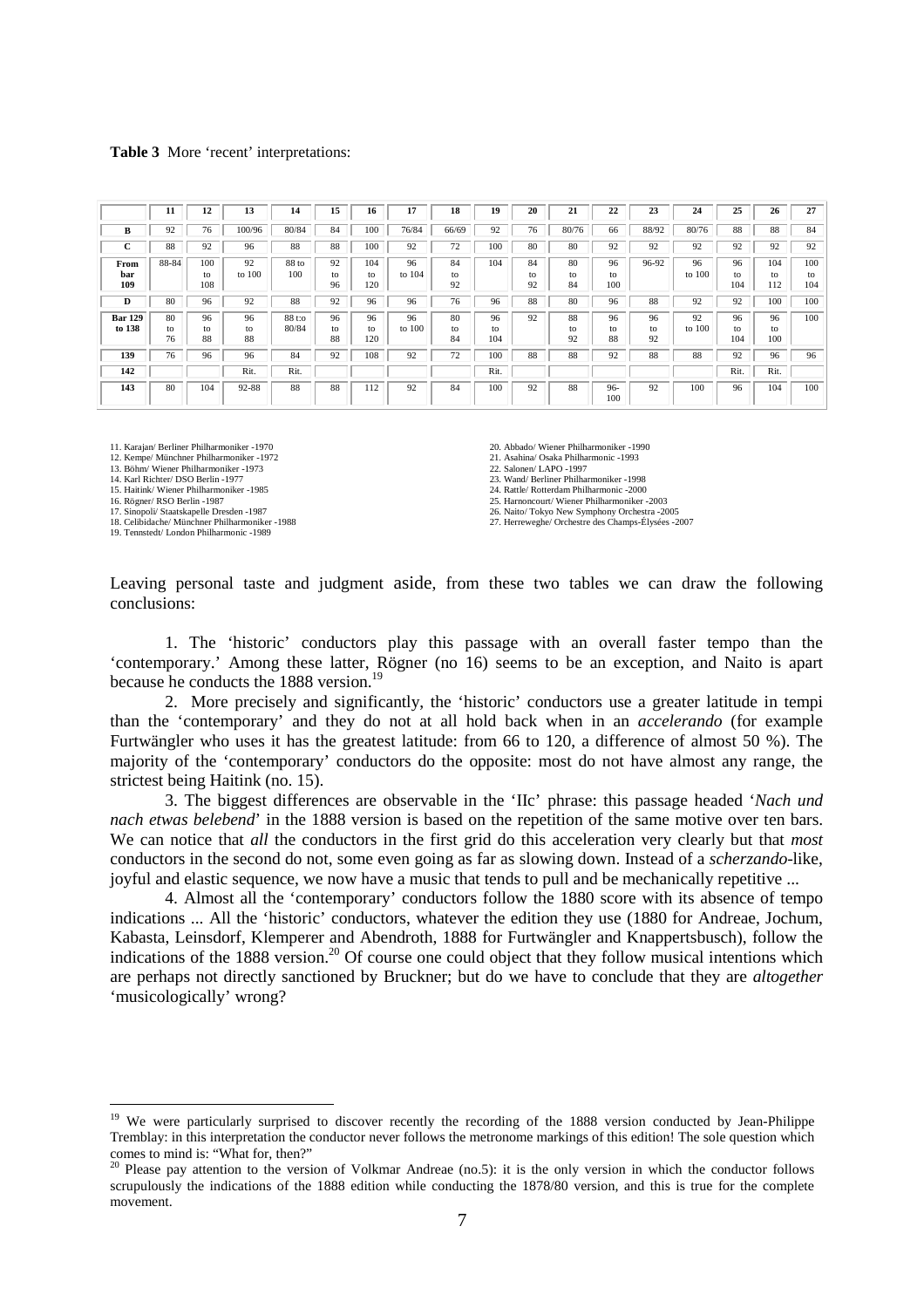One last remark: a look at the original version of this movement  $(1874)^{21}$  indicates that this theme was originally thought as *alla breve* and *scherzando.* Here is the first motive of this theme (called 'IIb' in Table 1 above) as Bruckner initially wrote it in 1874:



*Flutes in the 1874 version (bars 105 to 108)* 

We observe that Bruckner, in the 1880 version, modified the theme's metric (from two to four beats) and transformed the quintuplets into an alternation of triplets and quavers, making it more flexible – we remember that this 'IIb' motive is indicated '*Belebter'* (*more lively*) in the 1888 version:



*Flutes in the 1880 version (bars 105 to 108)* 

More significantly, we note that the next motive (named 'IIc' in Table 1) in the 1874 version contains quite a tricky to realize quintuplet of quarter notes:



In 1880, Bruckner in this passage changed from two to four beats and suppressed the quintuplet (almost impossible to realize in a four-beat measure). In the 1888 version, this motive is indicated '*Noch etwas belebter'* – '*even livelier*':

*First violins in the 1880 version (bars 109 and 110)* 



Of course, Bruckner transformed the metric of this passage, but it seems to us absurd to think that this theme must be played twice as slow, thereby totally changing the character of this theme, even if the metrical change evidently leads to the theme being slowed down. To respect the tempo indications of

<sup>&</sup>lt;sup>21</sup> Moreover this movement is indicated as '*Allegro*', that is to say a tempo clearly faster than those indicated in later editions ('*Bewegt, doch nicht zu schnell*' – '*Lively but not too fast*' – in the 1880 version, and '*Mäβig bewegt*' – '*Moderately fast*' – followed by the metronomic marking 72 for the half note in the 1888 version). No other indication appears in the movement, but that does not mean that we cannot change the tempo for this second theme!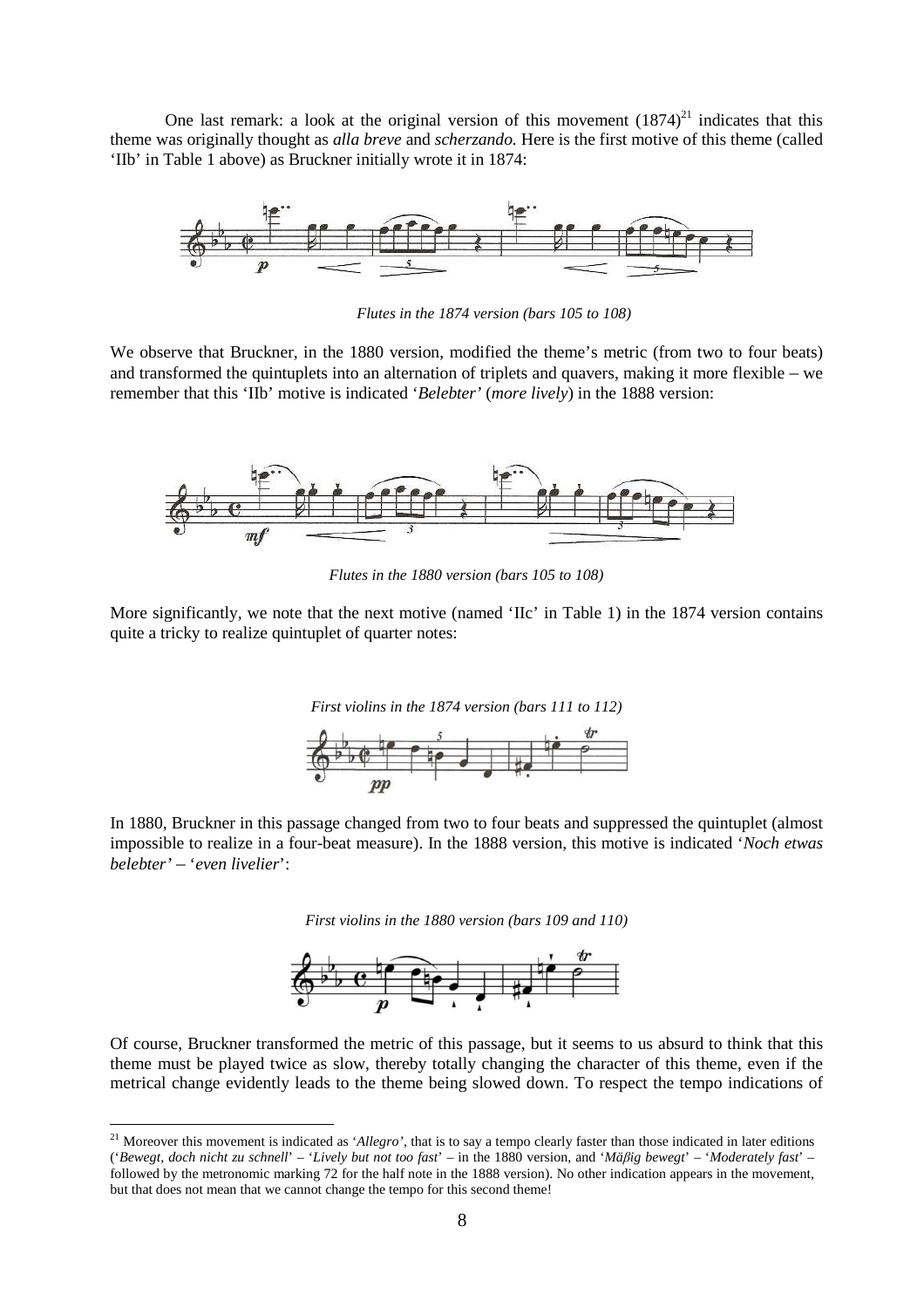the 1888 version helps to find again part of the original *scherzando* character, which had entirely disappeared in the 1880 version.

# **4. The Importance of the Historical Recordings and of the First Printed Editions: towards a true 'Historically Informed Performance'?**

However, most discussion of authenticity have failed to make clear the vital distinction between matters of sonority that are largely cosmetic - what instruments are used, how they are placed on the stage, and so on - and the far more fundamental matter of tempo, which is as central to a piece of music as the actual notes to be played. It is, of course, no insignificant matter whether a piece is played on the piano or the harpsichord, on valved or valveless brass instruments, on stringed instruments with steel or gut strings. But the tempo at which a piece is to be played - a question often lumped together with these others in discussions of authentic performance practice - is of a different dimension of significance.<sup>2</sup>

Conductors, who were recorded during the 1940s and the 1950s at a relatively old age, were so given to this practice of *tempo rubato* that we might wonder if it would have disturbed 19th century composers – or rather whether they would have considered such flexibility as normal and so having no need to be indicated. Remember what Arnold Schoenberg wrote in 1948:  $^{23}$ 

Today's manner of performing classical music of the so-called 'romantic' type, suppressing all emotional qualities and all unnotated changes of tempo and expression, derives from the style of playing primitive dance music […] Music should be measured - there is no doubt. As an expression of man it is at least subject to such changes of speed as are dictated by our blood. […] Change of speed in pulse-beats corresponds exactly with changes of tempo. When a composer has 'warmed up' he may feel the need of harmonic and rhythmic changes. A change of character, a strong contrast, will often require a modification of tempo. But the most important changes are necessary for the distribution of the phrases of which the segment is composed […] To people who have never heard those great artists of the past who could venture far-reaching changes of every kind without ever being wrong, without ever losing balance, without ever violating good taste - to such people this may seem romantic.

The progressive use, after the end of World War II, of the Nowak and Haas editions of Bruckner's symphonies is certainly a reflection of the aesthetic that started dominating the 1950s, when the 'perfect' realization of the details of the score became an end in itself: at last all the 'truth' about Bruckner's symphonies revealed without the least bad taste or additions from an external hand! The perfectly hygienic score … But was Bruckner in those manuscripts edited by Haas and Nowak really as meticulous and precise in his notation as a composer from the second half of the 20th century? The first composers who wrote exactly and manically everything in their scores were Piotr Tchaikovsky and Gustav Mahler. And during the first decade of the 20th century, when someone like Alban Berg, while composing a strict sonata-form (for example his Sonata, op. 1, composed in 1907, only eleven years after Bruckner's death), indicated many tempo markings in his scores (and very often by indicating 'Tempo I,' 'Tempo II' etc), we can easily imagine that, while doing it, he was simply and explicitly putting in the score all that had previously only been implied.

We can also notice that Bruckner's contemporary and rival Johannes Brahms indicated *accelerandi* and *rallentandi* in a manuscript before removing them for publication: indeed we find some markings that Brahms pencilled into the autograph score of his Fourth Symphony's finale, indicating tempo fluctuations for specific variations (we can listen perfectly to this tempo elasticity in the recordings of Max Fiedler – a conductor who knew Brahms well – conducting Brahms's Second and Fourth Symphonies). Brahms removed these markings before the publication of the score, but this

 $22$  From Benjamin Zander's extensive article on the interpretation of Beethoven's Ninth Symphony

<sup>&</sup>lt;sup>23</sup> Arnold Schoenberg,. *Style and Idea: Selected Writings of Arnold Schoenberg*. Edited by Leonard Stein, with translations by Leo Black. New York: St. Martins Press; London: Faber & Faber.1975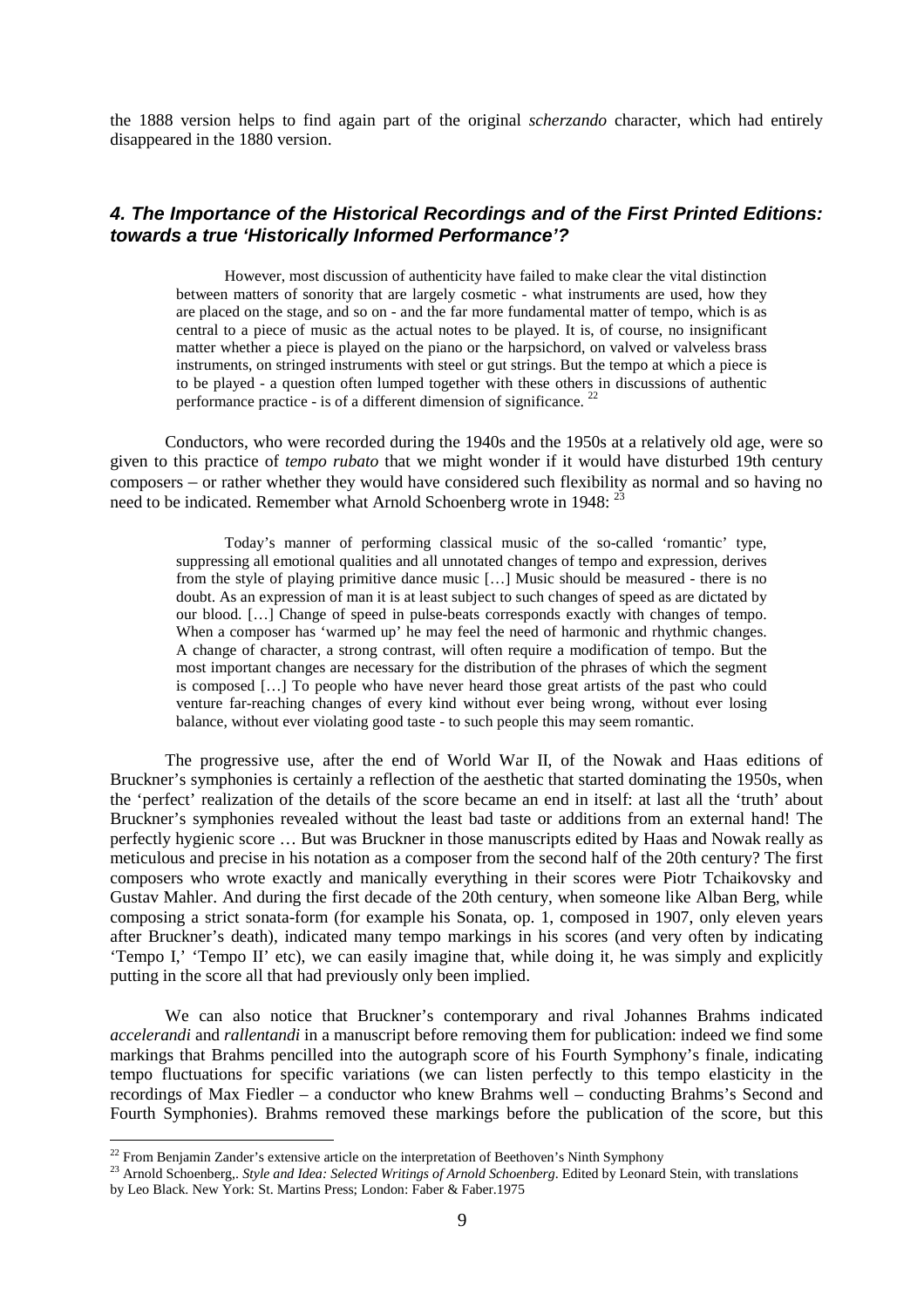certainly does not mean he had changed his mind about them. Brahms wrote about them in a letter to Joseph Joachim in January 1886: 'I have entered a few modifications in pencil in the score. These are desirable and useful in a first performance, even necessary… as long as a work is unknown to an orchestra (or a virtuoso).<sup>24</sup> Once the interpreters knew the work perfectly, they modified the tempi naturally making those extra markings superfluous. This implied no doubt that Brahms expected interpreters to modify the tempo more than is indicated.

 Another point deserves to be examined: the progressive 'appropriation' of Bruckner's music by the Nazi ideology in the 1930s. To celebrate German music's grandeur, this dogma needed slow and monumental interpretations.<sup>25</sup> A slow and steady interpretation of Bruckner's music was already advocated in Oskar Lang's book *Anton Bruckner, Wesen und Bedeutung* (Bruckner, Nature and Meaning)<sup>26</sup> in 1924 in the chapter 'Probleme der Wiedergabe,' (Problems of Interpretation) some years before the appearance of the new editions by Robert Haas. But while it is true that the new editions were to some extent linked to the political climate as is documented by Robert Haas's own preface to his edition of the Eighth Symphony,<sup>27</sup> it could appear a little bit exaggerated to see Nazi ideology as an explicit root for a new way of interpreting Bruckner's music. All the same, the new editions of the 1930s confirmed and helped to enforce a trend which had already existed much earlier and it is not forbidden to see that the tidying of the scores made by Robert Haas could be considered as the search for a 'philosophical and pure truth' detached from any performance point of view. Nazi ideology therefore may have been one of Haas' motivations, who with Alfred Orel, was known to be an ardent Nazi long before the Anschluss.<sup>28</sup> There is no doubt that the new editions replacing the original publications were the root cause for the massive change of performing style which occurred worldwide from the 1950s onward.

 The tempo indications contained in the first editions consequently seem to us very important and must be used to reach certain objectivity when interpreting Bruckner's music. Of course, to confuse Schalk's revisions, cuts and re-orchestration on the one hand and tempo indications on the other hand must be avoided because the parameters are absolutely not the same. Every element in these scores should not be considered as *suspect*.

# **5. Perspectives for the Future?**

 $\overline{a}$ 

 The recent publication by the MWV of the 1872 and 1877 editions of the Second Symphony constitute from this point of view an exemplary model: indeed these editions restore the indications of tempo fluctuation contained in the first printed edition of 1892; moreover the editor, William Carragan, does not hesitate to add some of them in places where they are felt to be missing. A similar approach should be followed in future publications of 'interpretative' editions of other Bruckner symphonies. It would be up to the 'historically informed' (or not) interpreter to follow them (or to reject them). But if we seriously do take into account this important aspect of tempi and of their flexibility, would it not finally mean giving back to most of the music of the late romantic period and to Bruckner's in particular a significant part of its complexity and its expressive richness that many performers and scholars tend to ignore or even to erase?

*[…]interpreters must submit to the text, but don't have to be the slaves of blind submission,* 

<sup>&</sup>lt;sup>24</sup> « Ich habe einige Modifikationen des Tempos mit Bleistift in die Partitur eingetragen. Sie mögen für eine erste Aufführung nützlich, ja nötig sein… solange ein Werk dem Orchester (oder Virtuosen) fremd ist. »

<sup>25</sup> But things are not as simple as they may appear: indeed Oswald Kabasta, a conductor who conducted very moving and contrasted interpretations as we have seen, was a member of the Nazi party …<br><sup>26</sup> Oskar Lang, *Anton Bruckner. Wesen und Bedeutung*, Munich 1924. Oskar Lang (like the conductor Hans Weisbach, who also

welcomed the appearance of the *'Originalfassungen'* during the 1930s) was close to the Nazi Party.

 $^{27}$  In which the editor emphasizes Bruckner's reference to the German hero Michel.

<sup>&</sup>lt;sup>28</sup> This is documented in the interview given by the eyewitness, Joseph Braunstein, to Benjamin Kortsvedt, published in *The* <sup>28</sup> *Bruckner Journal*. Vol 3, no.1 March 1999